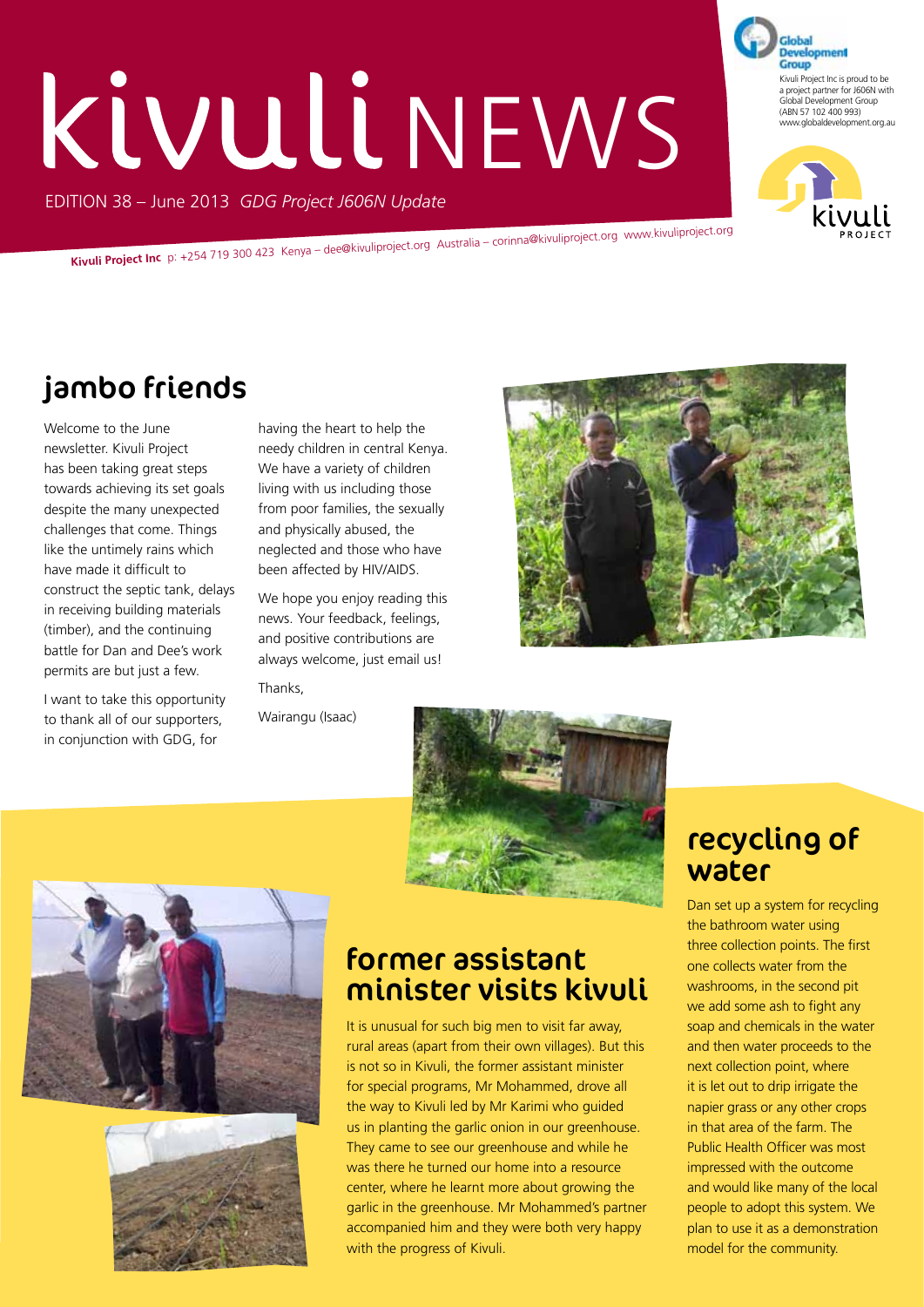### the shamba (farm)

In the past different communities had different occupations; the Bantus were farmers, the Cushites and Nilotes moved depending on grazing and fishing, and Kivuli has taken after all of these communities in Kenya as we have farming, grazing and fish rearing.

At the beginning of the month we prepared the silage (food storage for cows), which we approximated to be between 8-10 tonnes of napier grass. Silage needs to have plenty of napier which is 60 centimetres to one metre tall, cut into small pieces while very green and watery. You spread a water-



proof plastic underneath, put your chopped napier in a layer of about one metre, then roll a heavy drum or weight on top to compress the grass, leaving no space for air. You then add some molasses and water to add an amount of sugar in the feed and once you are done cover with plastic and place soil on top of it. After three months the silage is ready for use. For more information you'll simply have to visit the project on the site!

Our potatoes are ready for harvesting; the starch is now available here. Our children were enjoying peeling some potatoes from our shamba. If you need to taste the Kivuli pumpkin dish please book up before the harvest is over! Pumpkins are very nutritious and help in deworming – Kenyans believe this strongly.

The sunflowers are proving to be good in this shamba. These can be of great use, for the plants will be very helpful in



preparing the chicken and cow feed. The seeds from this plant can also be pressed to produce cooking oil for domestic use.

We are about to harvest the first yield from the Rhodes grass, which will act as a supplement to our cow feed. The grass has high level of nutrients needed by the dairy cows for that matter. The maize – fodder is doing well. The plan now is to grow more and sustain our animals with our produce.

The yellow and purple passion fruit seem to do well in our shamba. If this proves to be so we are most likely to engage in a fruit project as a part of our regular diet and for commercial use.



#### biogas

Finally the gas has been lit – Anne, our Children's Home Manager has warmed tea for the first time using biogas! The company responsible for this has also deposited a rebate cheque to our account worth ksh 22 500 (\$290) excluding the maintenance fee of ksh 2500 for a period of one year.

When we increase our animals we might have to do away with firewood altogether, as the manure should be enough for all of our cooking and water heating needs. This will be wonderful as our kitchen staff will no longer have to deal with smoke in the kitchen, which can be especially bad when it rains and the wood gets wet.



#### strike

Kenya's teachers have once again put down their tools as they strike for a salary increment. Needless to say that they are also bitter for the new government's plan is to give every child starting class one (aged 5-6 years) a laptop next year and initiate e-learning. The teachers are arguing that this money is enough to increase their salaries, forgetting that our children too have the right to have the project roll out in their favour.

Following the strike, our children from high school left for their mid-term break, not knowing when to report back to school. The primary students have used the opportunity to visit their families, and the few that were left behind have joined in the daily home chores.

The African child used to learn through apprenticeship, looking and observing, and our boys have taken this opportunity to learn how to place tiles on the floor. The girls were not left behind for they are being trained in the skills of salon (hairdressing). Our prayer from the deepest point of our hearts is that the strike comes to an end, as education is one of the most powerful weapons we can use to change the world.